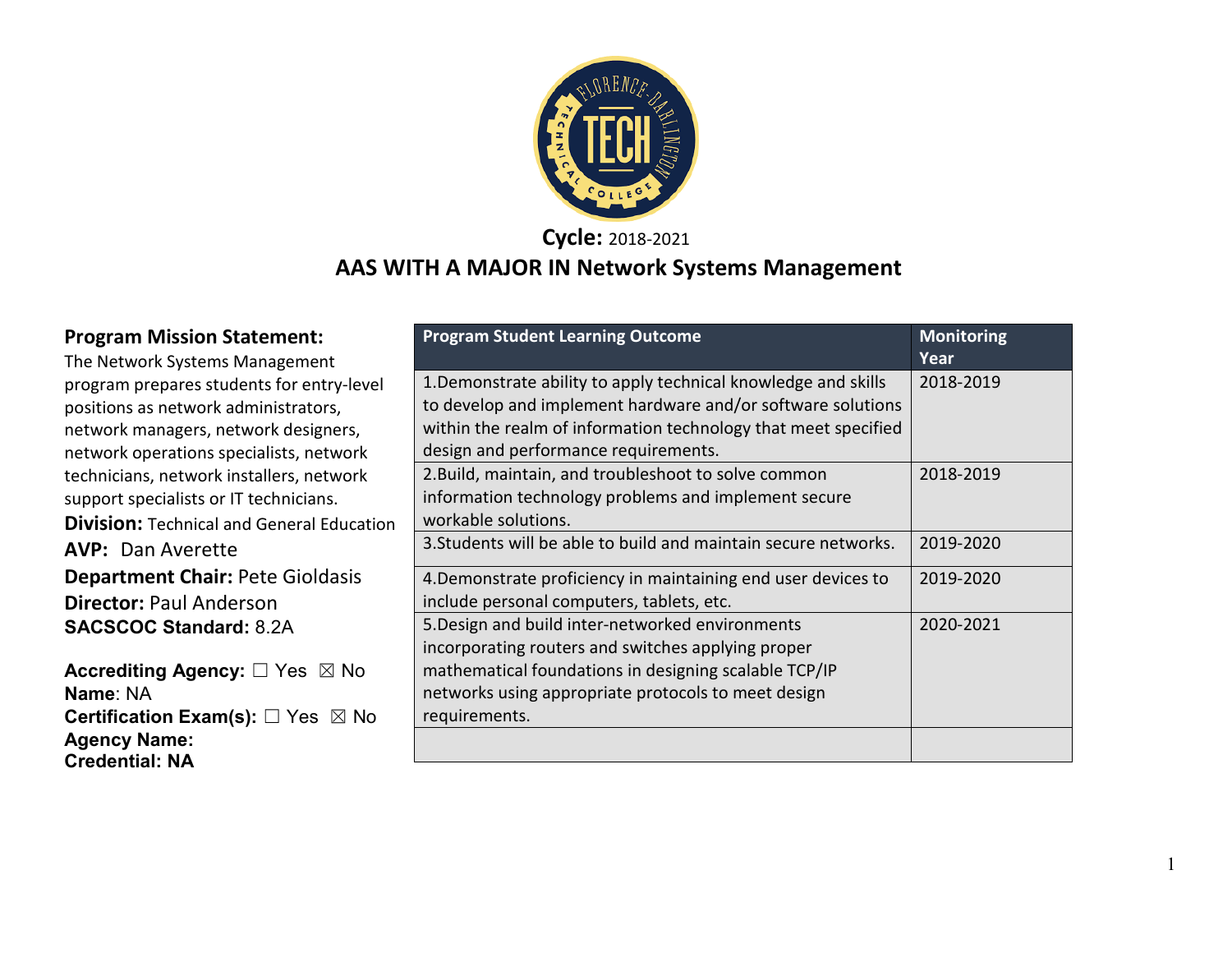# **STUDENT LEARNING OUTCOMES FOR AAS.NSM – 2018-2019**

| A. Program<br><b>Student Learning</b><br><b>Outcomes</b>                                                                                                                                                                                                               | <b>B.</b> What<br>courses are<br><b>PSLOs</b><br><b>Assessed</b>            | C. Methods for<br><b>Outcomes</b><br><b>Assessment</b>                                                            | <b>D. Expected Level</b><br>of Program<br><b>Performance</b>                | E. Data<br><b>Collection</b>                                                                  | <b>F. Results</b>                                                                                                                                                                                                       | <b>G. Plan For Improvement</b>                                                                                                                                                  |
|------------------------------------------------------------------------------------------------------------------------------------------------------------------------------------------------------------------------------------------------------------------------|-----------------------------------------------------------------------------|-------------------------------------------------------------------------------------------------------------------|-----------------------------------------------------------------------------|-----------------------------------------------------------------------------------------------|-------------------------------------------------------------------------------------------------------------------------------------------------------------------------------------------------------------------------|---------------------------------------------------------------------------------------------------------------------------------------------------------------------------------|
| What should the<br>graduates of your<br>program be able to<br>do?                                                                                                                                                                                                      | Where do you<br>see evidence<br>that the student<br>can do these<br>things? | How does your<br>program evaluate<br>student/graduate<br>skills/abilities?                                        | What is the expected<br>level of student<br>performance for the<br>program? | When will you<br>collect the data<br>needed to evaluate<br>the performance of<br>the program? | What are the<br>results of the<br>evaluation?<br><b>NOTE: include</b><br>student ratio with<br>all results.                                                                                                             | How will you use this information<br>to improve the program                                                                                                                     |
| 1. Demonstrate the<br>ability to apply<br>technical knowledge<br>and skills to develop<br>and implement<br>hardware and/or<br>software solutions<br>within the realm of<br>information<br>technology that meet<br>specified design and<br>performance<br>requirements. | IST 204 Cisco<br>Troubleshooting                                            | The students will<br>demonstrate their<br>abilities by<br>successfully<br>completing a skills<br>exam in IST 204. | 70% of the students<br>will receive 70% or<br>higher on the exam.           | <b>Fall 2018</b>                                                                              | 7 out of the 10<br>students (70%).<br>received a 70% or<br>higher on the<br>artifact chosen for<br>this assessment<br>The lowest score<br>for this artifact<br>was 28% and the<br>highest was 100%.<br>Mean was 76.36%. | Benchmark was met.<br>Skills exams have been updated.<br>Course content and teaching<br>strategies will also be modified<br>for future terms to address areas<br>of difficulty. |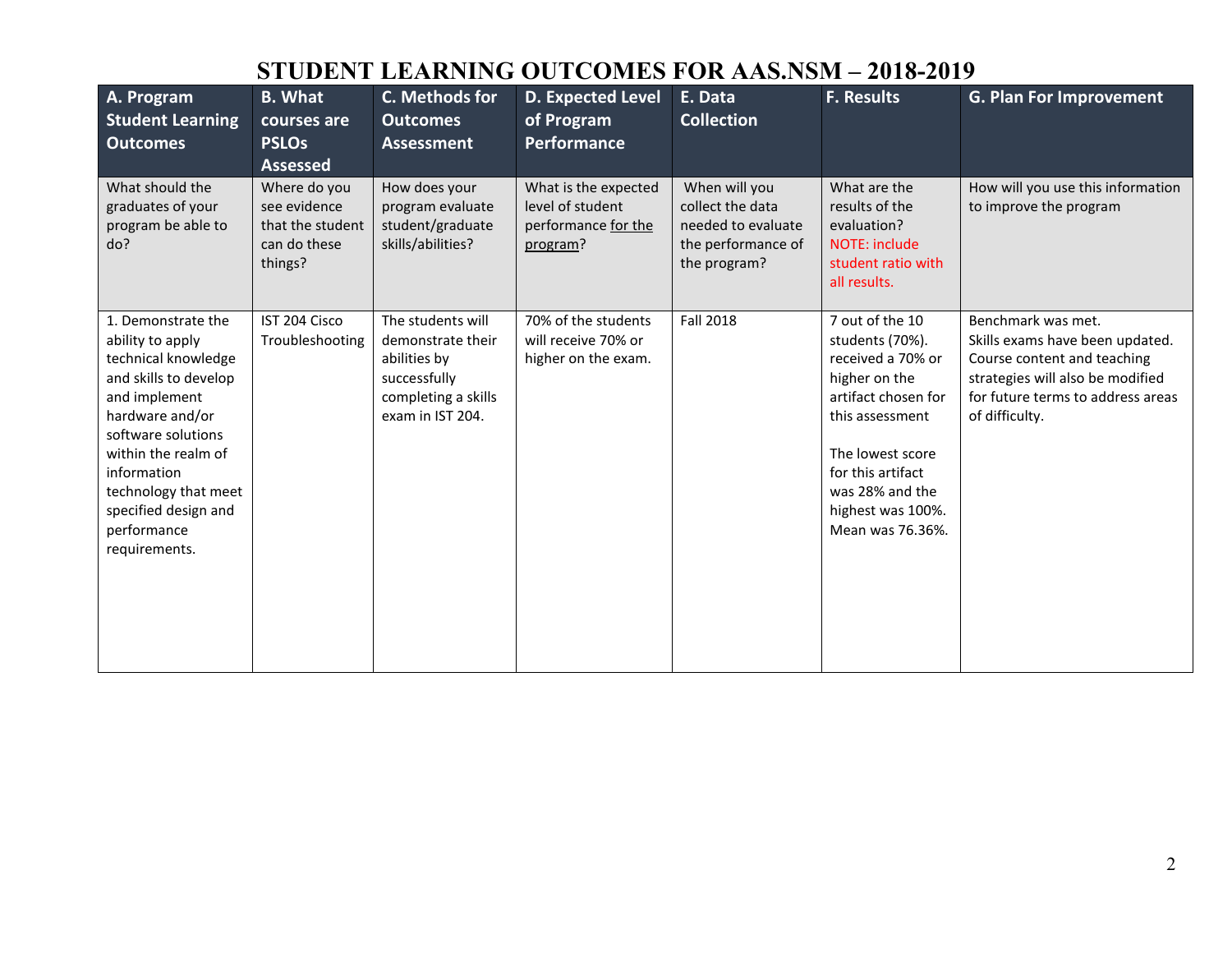# **STUDENT LEARNING OUTCOMES FOR AAS.NSM – 2018-2019**

| A. Program<br><b>Student Learning</b><br><b>Outcomes</b>                                                                                        | <b>B.</b> What<br>courses<br>are PSLOs<br><b>Assessed</b>                         | C. Methods for<br><b>Outcomes</b><br><b>Assessment</b>                                                | <b>D. Expected Level</b><br>of Program<br>Performance                                                                                                               | <b>E. Data Collection F. Results</b>                                                          |                                                                                                                                                                                     | <b>G. Plan For Improvement</b>                                                                                                                                 |
|-------------------------------------------------------------------------------------------------------------------------------------------------|-----------------------------------------------------------------------------------|-------------------------------------------------------------------------------------------------------|---------------------------------------------------------------------------------------------------------------------------------------------------------------------|-----------------------------------------------------------------------------------------------|-------------------------------------------------------------------------------------------------------------------------------------------------------------------------------------|----------------------------------------------------------------------------------------------------------------------------------------------------------------|
| What should the<br>graduates of your<br>program be able to<br>do?                                                                               | Where do<br>you see<br>evidence<br>that the<br>student can<br>do these<br>things? | How does your<br>program evaluate<br>student/graduate<br>skills/abilities?                            | What is the expected<br>level of student<br>performance for the<br>program?                                                                                         | When will you<br>collect the data<br>needed to evaluate<br>the performance of<br>the program? | What are the<br>results of the<br>evaluation?<br>NOTE: include<br>student ratio with<br>all results.                                                                                | How will you use this information<br>to improve the program?                                                                                                   |
| 2. Build, maintain,<br>and troubleshoot to<br>solve common<br>information<br>technology problems<br>and implement secure<br>workable solutions. | <b>IST 257</b><br>LAN<br><b>Network</b><br>Server<br>Technologies                 | All students will<br>attempt and 60%<br>will pass the<br><b>TestOut Server</b><br>certification exam. | 60% will achieve a<br>passing score on the<br>certification exam at<br>the level defined by<br>the certification<br>agency at the time the<br>test is administered. | Summer 2019                                                                                   | All 12 students in<br>IST 257 attempted<br><b>TestOut Server</b><br>certification exam<br>with 67% pass<br>rate. Specific<br>passing grades are<br>not returned. 8 of<br>12 passed. | Benchmark was met.<br>We did meet our goal of 60% pass<br>rate. Results of exams<br>(competencies) will be used to<br>review and update the course<br>content. |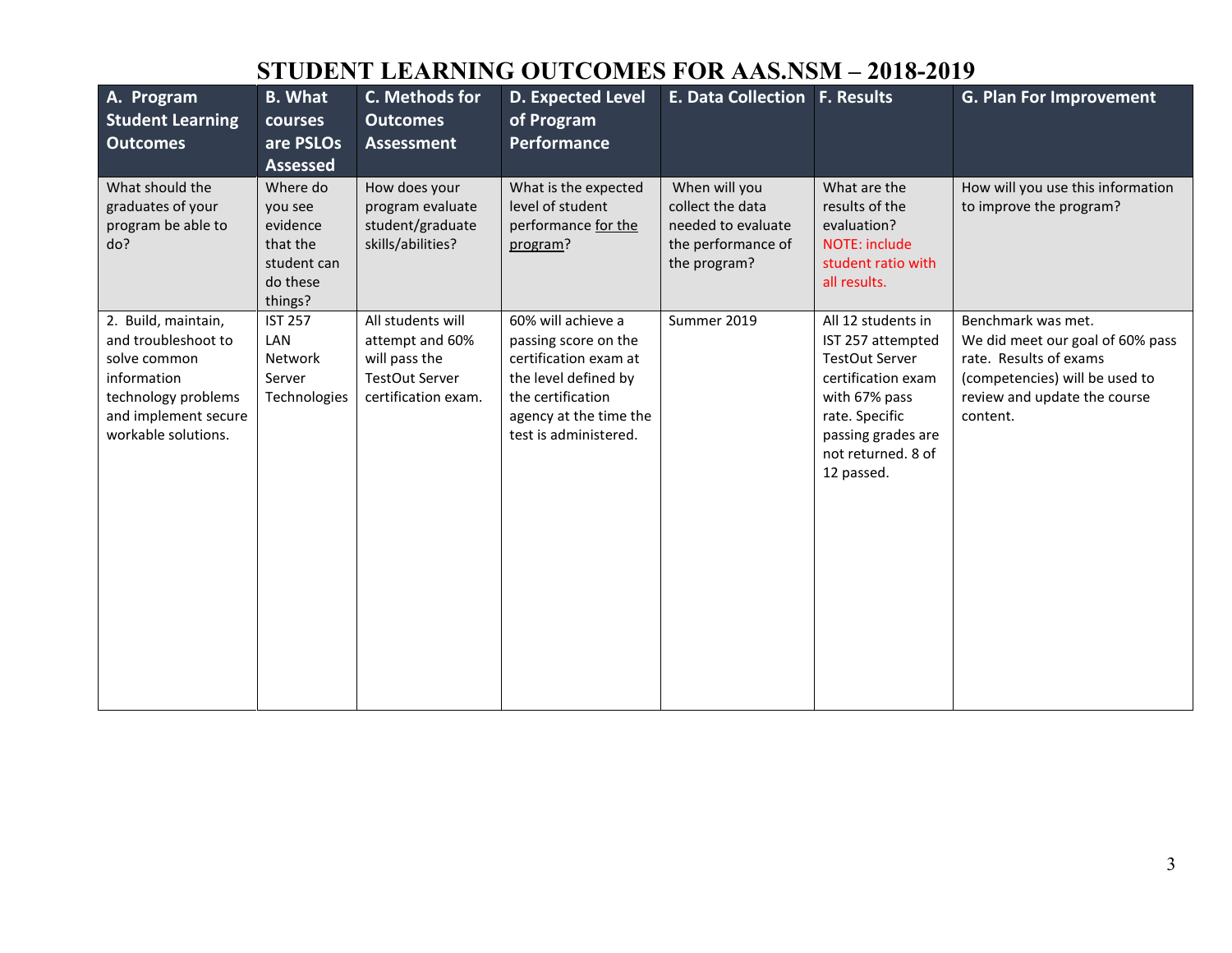|                                                                   |                                                            |                                                                            | оторыл пылилге остеолир гол правле                                          |                                                                                               |                                                                                             |                                                                   |
|-------------------------------------------------------------------|------------------------------------------------------------|----------------------------------------------------------------------------|-----------------------------------------------------------------------------|-----------------------------------------------------------------------------------------------|---------------------------------------------------------------------------------------------|-------------------------------------------------------------------|
| A. Program                                                        | <b>B.</b> What                                             | C. Methods for                                                             | <b>D. Expected Level</b>                                                    | <b>E. Data Collection F. Results</b>                                                          |                                                                                             | <b>G. Plan For Improvement</b>                                    |
| <b>Student Learning</b>                                           | courses                                                    | <b>Outcomes</b>                                                            | of Program                                                                  |                                                                                               |                                                                                             |                                                                   |
| <b>Outcomes</b>                                                   | are PSLOs                                                  | <b>Assessment</b>                                                          | <b>Performance</b>                                                          |                                                                                               |                                                                                             |                                                                   |
|                                                                   | <b>Assessed</b>                                            |                                                                            |                                                                             |                                                                                               |                                                                                             |                                                                   |
| What should the<br>graduates of your<br>program be able to<br>do? | Where do<br>you see<br>evidence<br>that the<br>student can | How does your<br>program evaluate<br>student/graduate<br>skills/abilities? | What is the expected<br>level of student<br>performance for the<br>program? | When will you<br>collect the data<br>needed to evaluate<br>the performance of<br>the program? | What are the<br>results of the<br>evaluation?<br><b>NOTE: include</b><br>student ratio with | How will you use this information<br>to improve the program       |
|                                                                   | do these<br>things?                                        |                                                                            |                                                                             |                                                                                               | all results.                                                                                |                                                                   |
| 3. Students will be                                               | <b>IST 203</b>                                             | The students will                                                          | 70% of the students                                                         | Summer 2020                                                                                   | 8 of 12 students                                                                            | Benchmark was not met.                                            |
| able to build and                                                 |                                                            | demonstrate                                                                | will receive 70% or                                                         |                                                                                               | (67%) received a                                                                            | This semester was delivered                                       |
| maintain secure                                                   |                                                            | abilities by                                                               | higher on the exam.                                                         |                                                                                               | grade of 70 or                                                                              | online. This class is normally face-                              |
| networks.                                                         |                                                            | successfully<br>completing skills                                          |                                                                             |                                                                                               | better.                                                                                     | to-face with hands-on labs. Labs<br>and the skills exam were done |
|                                                                   |                                                            | exams (related to                                                          |                                                                             |                                                                                               | The lowest score                                                                            | virtually with simulated                                          |
|                                                                   |                                                            | configuring                                                                |                                                                             |                                                                                               | for this artifact                                                                           | equipment. This may have been                                     |
|                                                                   |                                                            | switched networks).                                                        |                                                                             |                                                                                               | was 0% and the                                                                              | detrimental to student success.                                   |
|                                                                   |                                                            |                                                                            |                                                                             |                                                                                               | highest was 98%.                                                                            | Summer 2021 will return face to                                   |
|                                                                   |                                                            |                                                                            |                                                                             |                                                                                               | Mean was 60.36%.                                                                            | face. If additional online is                                     |
|                                                                   |                                                            |                                                                            |                                                                             |                                                                                               |                                                                                             | required, more attention to skills                                |
|                                                                   |                                                            |                                                                            |                                                                             |                                                                                               |                                                                                             | will be added. Note: New                                          |
|                                                                   |                                                            |                                                                            |                                                                             |                                                                                               |                                                                                             | curriculum has been released and                                  |
|                                                                   |                                                            |                                                                            |                                                                             |                                                                                               |                                                                                             | will be used for IST                                              |
|                                                                   |                                                            |                                                                            |                                                                             |                                                                                               |                                                                                             | 201,202,203,204 sequence starting                                 |
|                                                                   |                                                            |                                                                            |                                                                             |                                                                                               |                                                                                             | with IST 201 in Fall 2021.                                        |

### **STUDENT LEARNING OUTCOMES FOR AAS.NSM – 2019-2020**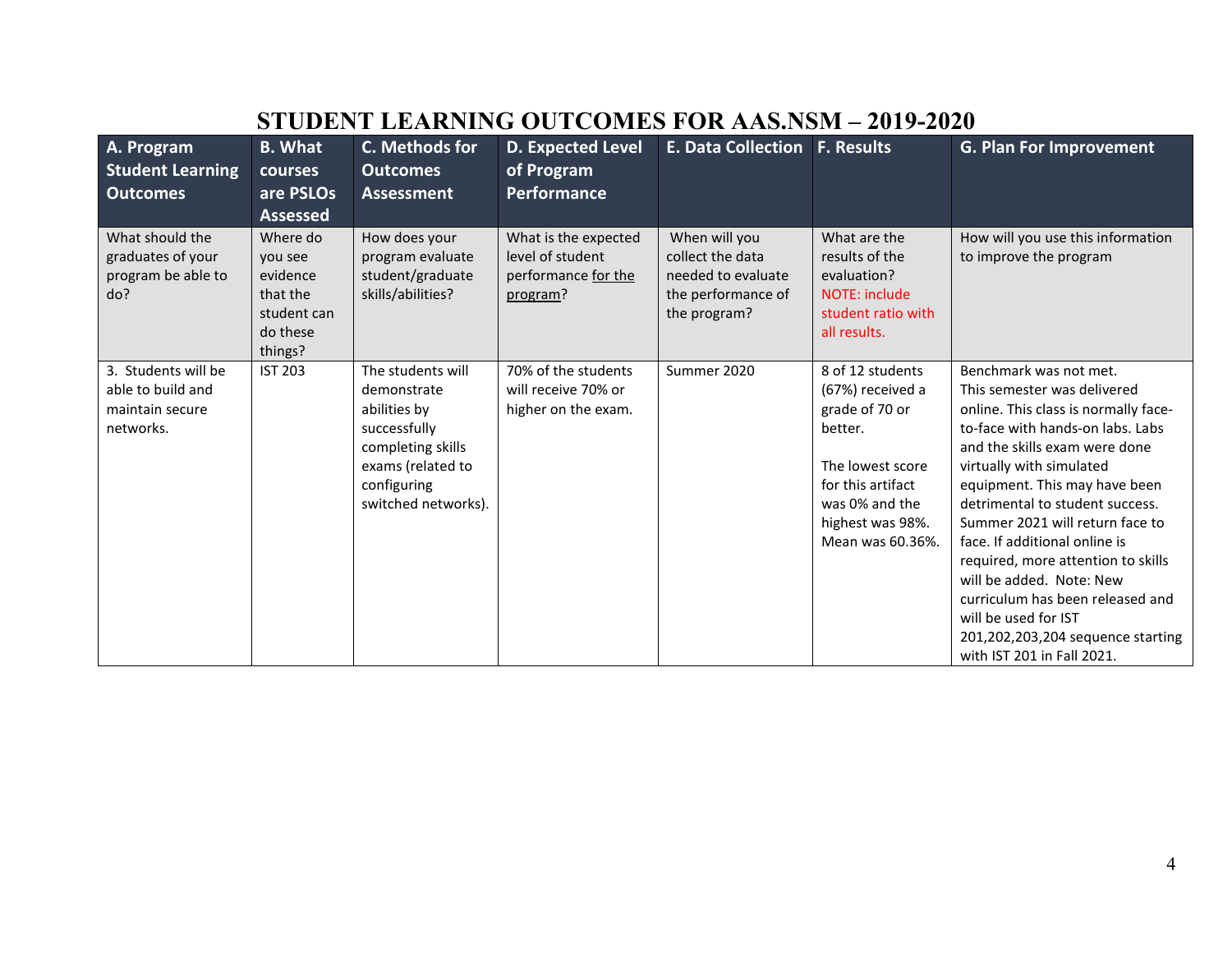| STUDENT LEARNING OUTCOMES FOR AAS.NSM – 2019-2020                                                                      |                                                                                |                                                                                                                                                                                                                                  |                                                                             |                                                                                               |                                                                                                                                                                      |                                                                                                                                                                                                                                              |
|------------------------------------------------------------------------------------------------------------------------|--------------------------------------------------------------------------------|----------------------------------------------------------------------------------------------------------------------------------------------------------------------------------------------------------------------------------|-----------------------------------------------------------------------------|-----------------------------------------------------------------------------------------------|----------------------------------------------------------------------------------------------------------------------------------------------------------------------|----------------------------------------------------------------------------------------------------------------------------------------------------------------------------------------------------------------------------------------------|
| A. Program<br><b>Student Learning</b><br><b>Outcomes</b>                                                               | <b>B.</b> What<br>courses are<br><b>PSLOs</b><br><b>Assessed</b>               | C. Methods for<br><b>Outcomes</b><br><b>Assessment</b>                                                                                                                                                                           | D. Expected Level<br>of Program<br>Performance                              | E. Data<br><b>Collection</b>                                                                  | <b>F. Results</b>                                                                                                                                                    | <b>G. Plan For Improvement</b>                                                                                                                                                                                                               |
| What should the<br>graduates of your<br>program be able to<br>do?                                                      | Where do you<br>see evidence<br>that the<br>student can<br>do these<br>things? | How does your<br>program evaluate<br>student/graduate<br>skills/abilities?                                                                                                                                                       | What is the expected<br>level of student<br>performance for the<br>program? | When will you collect<br>the data needed to<br>evaluate the<br>performance of the<br>program? | What are the<br>results of the<br>evaluation?<br><b>NOTE: include</b><br>student ratio with<br>all results.                                                          | How will you use this information<br>to improve the program                                                                                                                                                                                  |
| 4. Demonstrate<br>proficiency in<br>maintaining end user<br>devices to include<br>personal computers,<br>tablets, etc. | <b>IST 209</b>                                                                 | The students will<br>demonstrate their<br>abilities by<br>successfully<br>completing quizzes<br>in specific content<br>areas of IST 209<br>related to wireless<br>protocols and<br>devices. (CH7<br>Wireless LAN<br>Topologies). | 70% of the students<br>will receive 70% or<br>higher on the quiz.           | Fall 2019                                                                                     | 6 of 9 students<br>(67%) received a<br>grade of 70 or<br>better.<br>The lowest score<br>for this artifact<br>was 50% and the<br>highest was 100%.<br>Mean was 70.56% | Benchmark was not met.<br>This content has been moved to<br>other courses (IST 201, IST 202<br>and CPT 285) in the curriculum.<br>Less technical detail is presented<br>but more practical and end user<br>device configuration is included. |

#### **STUDENT LEARNING OUTCOMES FOR AAS.NSM – 2019-2020**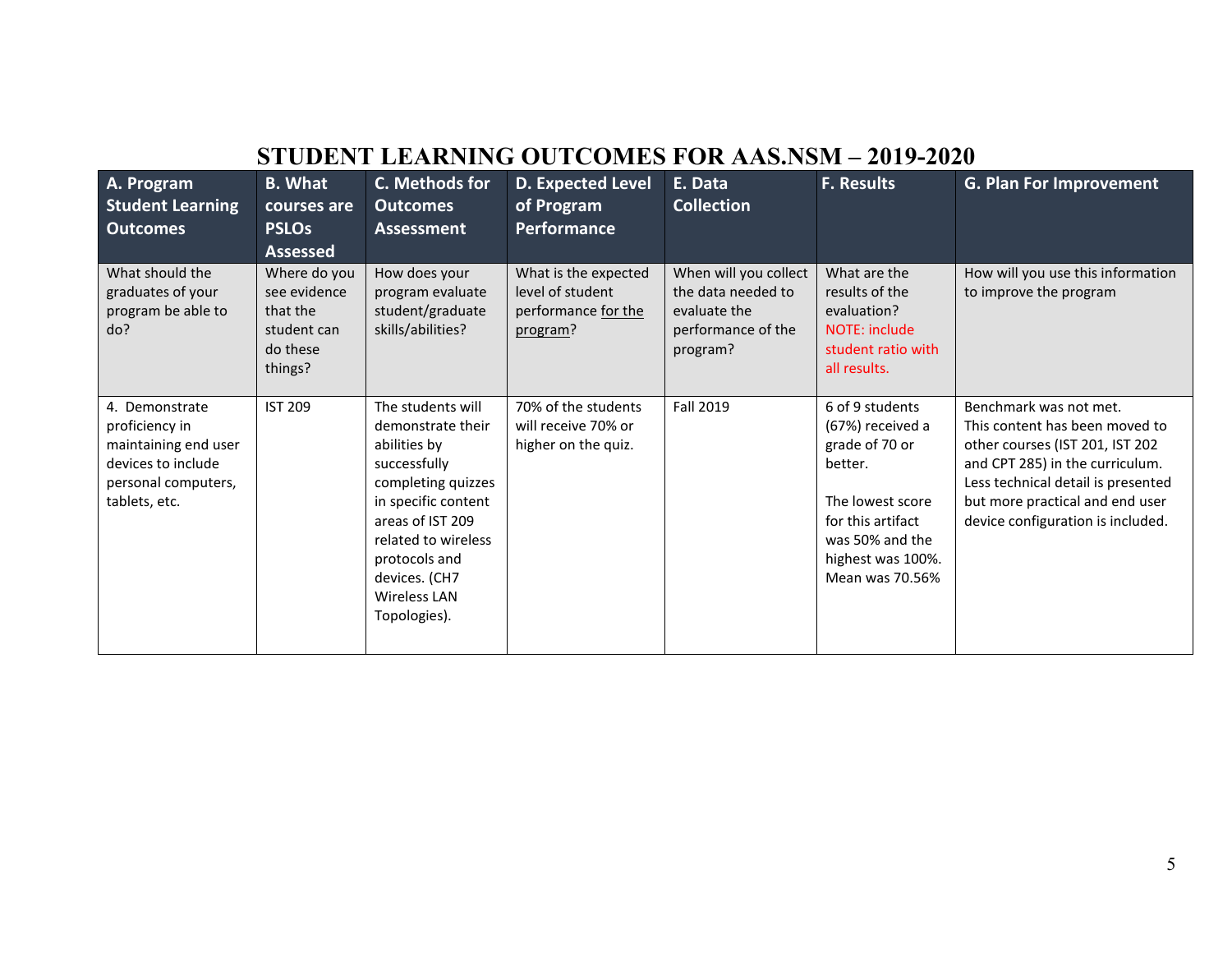| A. Program<br><b>Student Learning</b><br><b>Outcomes</b>                                                                                                                                                                                                     | <b>B.</b> What<br>courses are<br><b>PSLOs</b><br><b>Assessed</b>               | C. Methods for<br><b>Outcomes</b><br><b>Assessment</b>                                                                                                                      | <b>D. Expected Level</b><br>of Program<br><b>Performance</b>                | E. Data<br><b>Collection</b>                                                                  | <b>F. Results</b>                                                                                                                                                      | <b>G. Plan For Improvement</b>                                                                                                                                                                                                                                                                                                                                                                                                                                                                 |
|--------------------------------------------------------------------------------------------------------------------------------------------------------------------------------------------------------------------------------------------------------------|--------------------------------------------------------------------------------|-----------------------------------------------------------------------------------------------------------------------------------------------------------------------------|-----------------------------------------------------------------------------|-----------------------------------------------------------------------------------------------|------------------------------------------------------------------------------------------------------------------------------------------------------------------------|------------------------------------------------------------------------------------------------------------------------------------------------------------------------------------------------------------------------------------------------------------------------------------------------------------------------------------------------------------------------------------------------------------------------------------------------------------------------------------------------|
| What should the<br>graduates of your<br>program be able to<br>do?                                                                                                                                                                                            | Where do you<br>see evidence<br>that the<br>student can<br>do these<br>things? | How does your<br>program evaluate<br>student/graduate<br>skills/abilities?                                                                                                  | What is the expected<br>level of student<br>performance for the<br>program? | When will you collect<br>the data needed to<br>evaluate the<br>performance of the<br>program? | What are the<br>results of the<br>evaluation?<br>NOTE: include<br>student ratio with<br>all results.                                                                   | How will you use this information<br>to improve the program                                                                                                                                                                                                                                                                                                                                                                                                                                    |
| 5. Design and build<br>inter-networked<br>environments<br>incorporating routers<br>and switches applying<br>proper mathematical<br>foundations in<br>designing scalable<br>TCP/IP networks using<br>appropriate protocols<br>to meet design<br>requirements. | <b>IST 204</b>                                                                 | The students will<br>demonstrate their<br>abilities by<br>successfully<br>completing quizzes<br>in specific content<br>areas of IST 204<br>related to DHCP<br>(Ch. 8 DHCP). | 70% of the students<br>will receive 70% or<br>higher on the quiz.           | <b>Fall 2020</b>                                                                              | 5 of 9 students<br>(56%) received a<br>grade of 70% or<br>better.<br>The lowest score<br>for this artifact<br>was 22.5% and the<br>highest was 93%.<br>Mean was 65.2%. | Benchmark was not met.<br>This semester was delivered<br>online. This class is normally face-<br>to-face with hands on labs. Labs<br>and the skills exam were done<br>virtually with simulated<br>equipment. This may have been<br>detrimental to student success.<br>Fall 2021 will return face to face. If<br>additional online is required, more<br>attention to this content will be<br>added. The lowest score for this<br>artifact was 22.5% and the highest<br>was 93%. Mean was 65.2%. |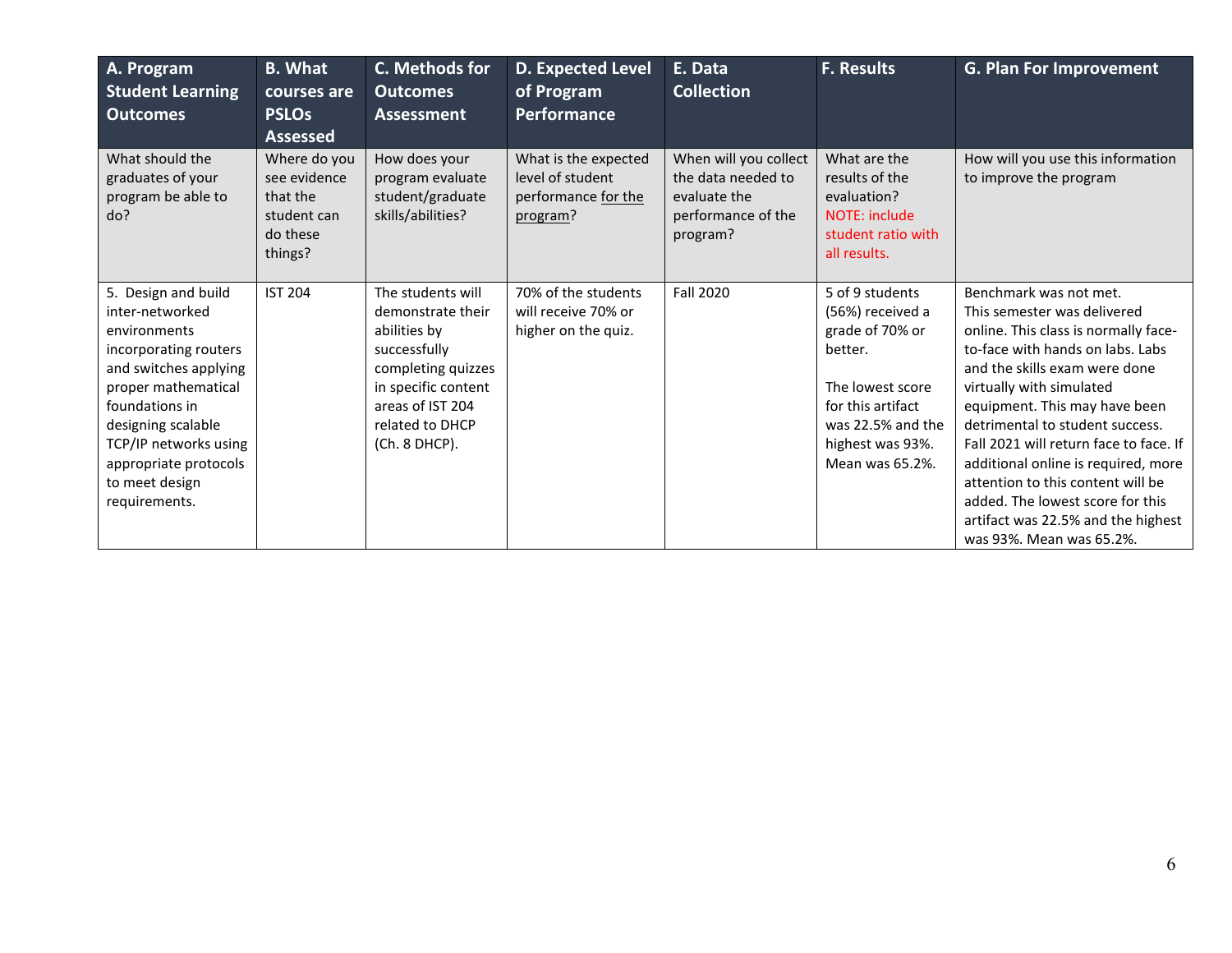### **CONTINUOUS STUDENT IMPROVEMENT**

**The PSLOs this cycle, as compared to last cycle, show improvement in many areas although direct comparison is difficult. This is primarily due to three changes. These changes were 1) in delivery due to COVID-19, 2) to the curriculum to make improvements based on IE findings and 3) due to technology updates and revisions to the content.**

**Skills exams continue to be challenging for students, especially during COVID-19, as we transitioned to all online delivery and online testing with simulations.**

**NSM continues to maintain rigor in all aspects of our delivery of content and assessments of student learning.**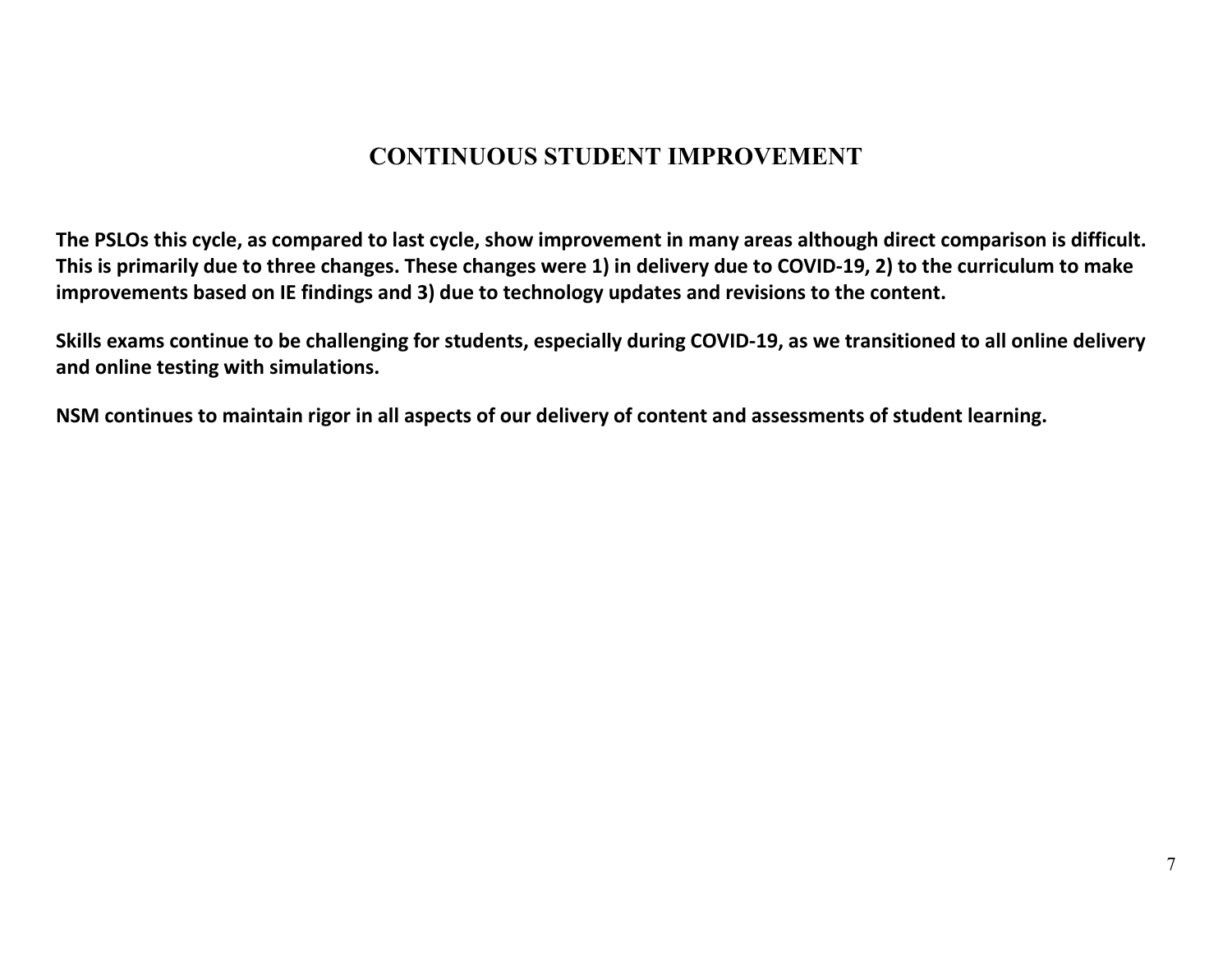#### **PROGRAM VITAL STATISTICS\***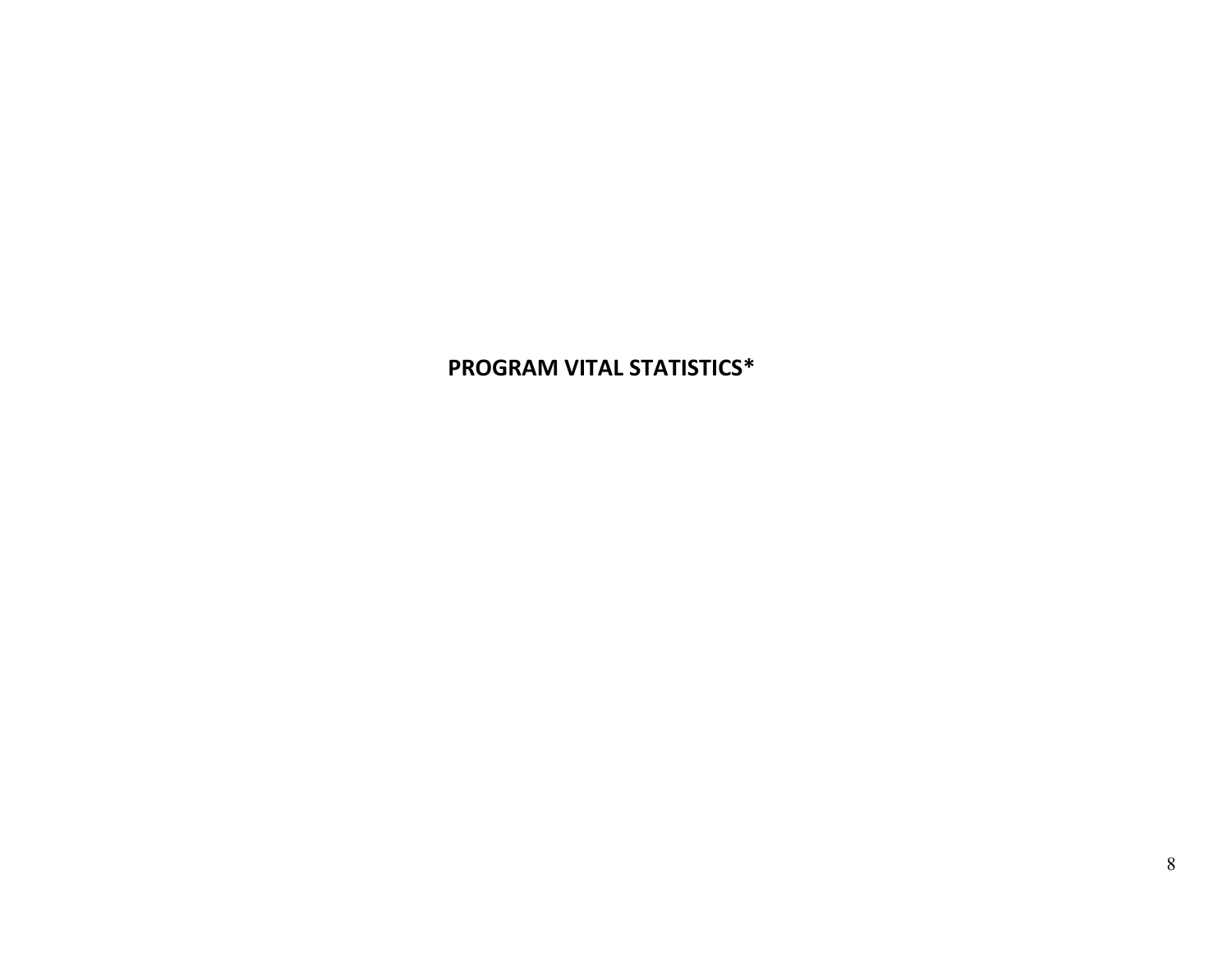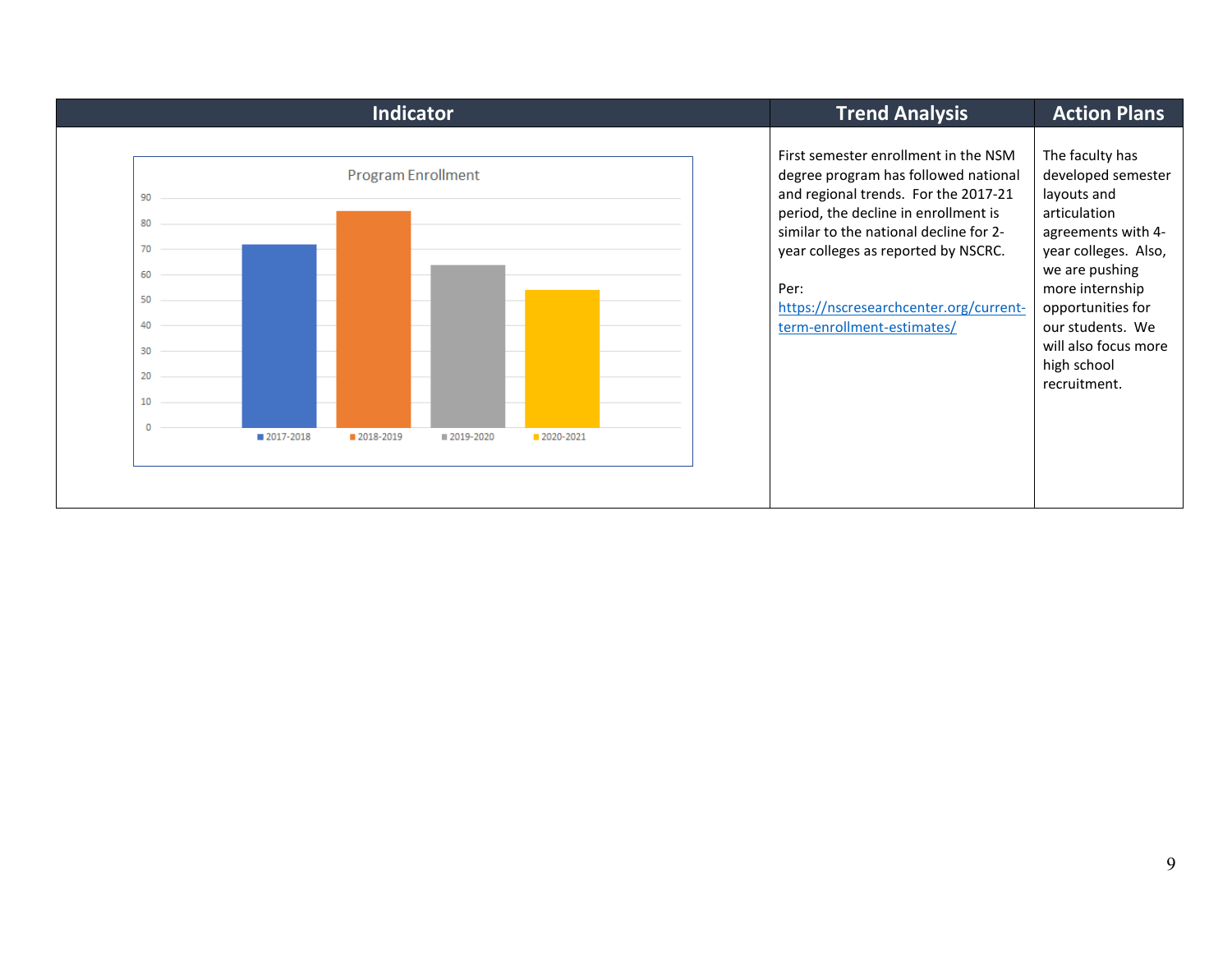|                                                                                        | <b>Indicator</b>                                            |           | <b>Trend Analysis</b>                                                                                                                                                                                                                                                                                                                                                                                       | <b>Action Plans</b>                                                                                                                                                                                                                    |
|----------------------------------------------------------------------------------------|-------------------------------------------------------------|-----------|-------------------------------------------------------------------------------------------------------------------------------------------------------------------------------------------------------------------------------------------------------------------------------------------------------------------------------------------------------------------------------------------------------------|----------------------------------------------------------------------------------------------------------------------------------------------------------------------------------------------------------------------------------------|
| 100%<br>90%<br>80%<br>70%<br>60%<br>50%<br>40%<br>30%<br>20%<br>10%<br>0%<br>2017-2018 | <b>Fall to Spring Persistence</b><br>2018-2019<br>2019-2020 | 2020-2021 | The decline in persistence 2018 and<br>2019 may be partly explained by<br>admissions changes which allowed<br>more students to start which helped<br>enrollment in 2018 but which were<br>detrimental to persistence. 2020<br>shows a recovery in part due to actions<br>taken to bolster student success.<br>Note: We have some disagreement over persistence vs retention<br>and which is being measured. | Curriculum and<br>delivery<br>methodology<br>continue to evolve<br>even as we return to<br>a new normal from<br>COVID-19.<br>Techniques and<br>teaching skills<br>gained will continue<br>to be applied to<br>increase<br>persistence. |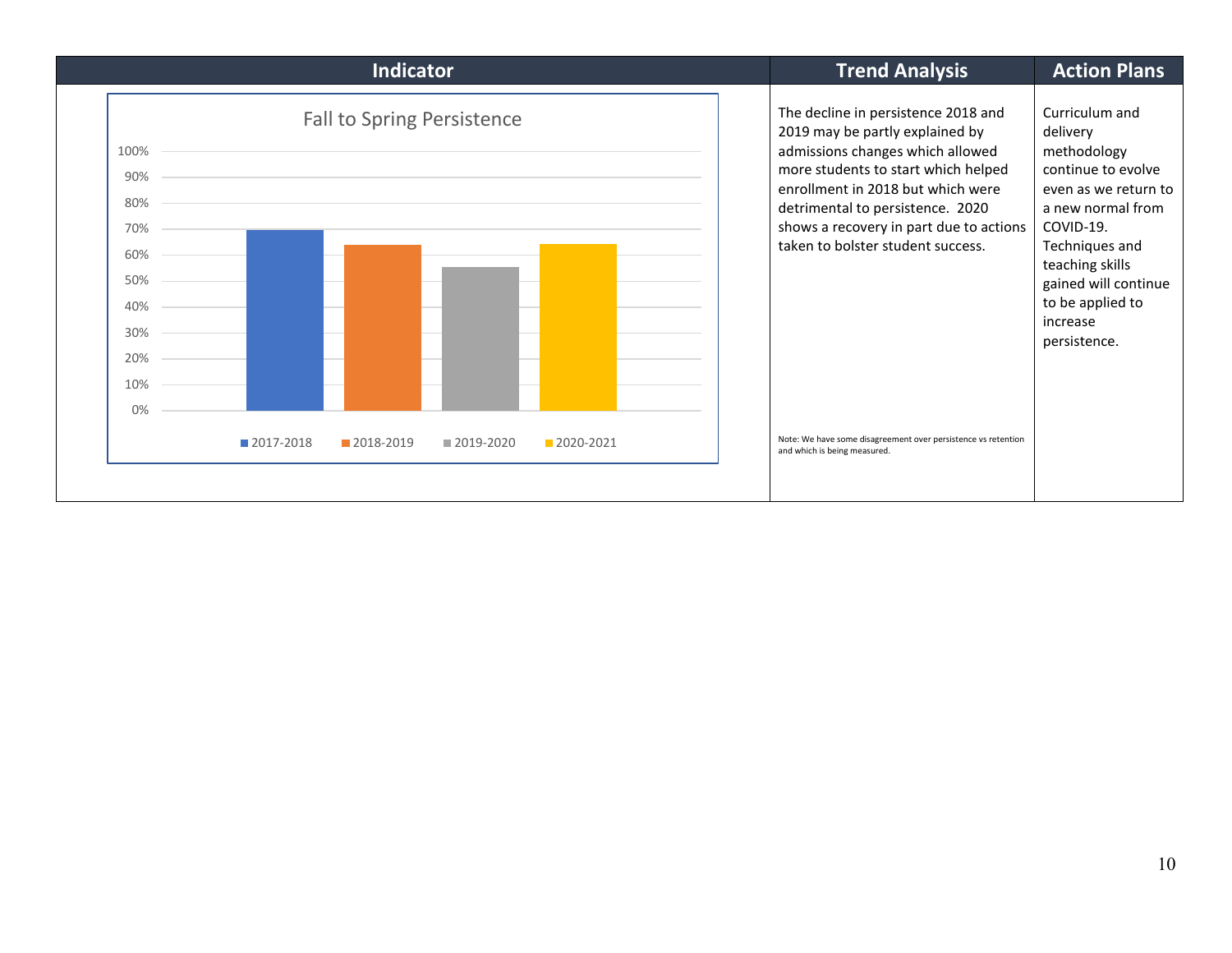| <b>Indicator</b>                                                                                                         | <b>Trend Analysis</b>                                                                                                                                                                                             | <b>Action Plans</b>                                                                                                                                                 |
|--------------------------------------------------------------------------------------------------------------------------|-------------------------------------------------------------------------------------------------------------------------------------------------------------------------------------------------------------------|---------------------------------------------------------------------------------------------------------------------------------------------------------------------|
| <b>Fall to Fall Retention</b><br>100.00%<br>90.00%<br>80.00%<br>70.00%<br>60.00%<br>50.00%<br>40.00%<br>30.00%<br>20.00% | Retention for the first two years is<br>somewhat better than national and<br>regional numbers but the 2019-20 year<br>was affected negatively by the COVID-<br>19 pandemic and the switch to virtual<br>learning. | The faculty will<br>continue to advise<br>students during the<br>semesters and work<br>with students to<br>create a sense of<br>belonging and a<br>path to success. |
| 10.00%<br>0.00%                                                                                                          |                                                                                                                                                                                                                   |                                                                                                                                                                     |
| ■ 2017-2018<br>2018-2019<br>■ 2019-2020<br>2020-2021                                                                     |                                                                                                                                                                                                                   |                                                                                                                                                                     |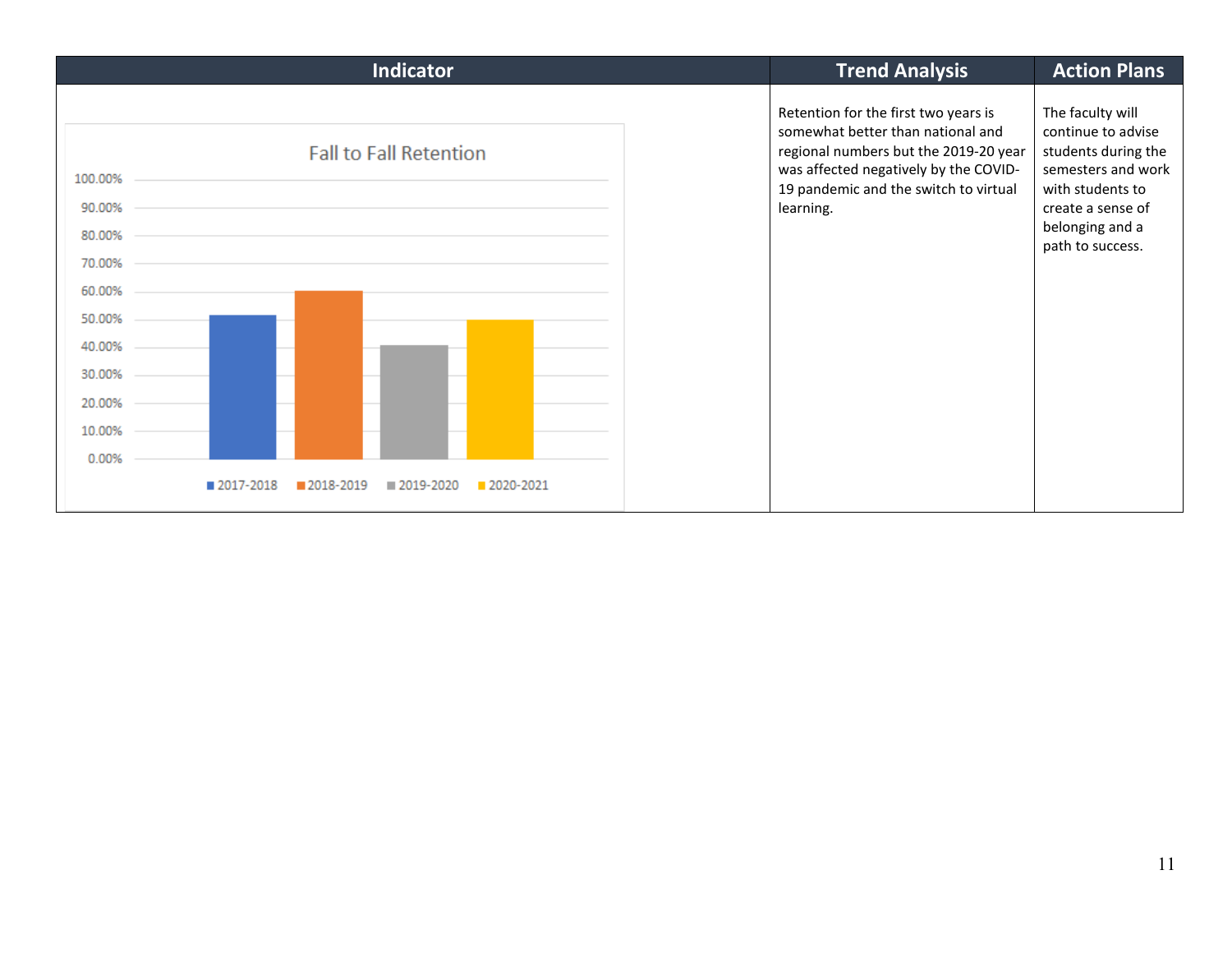| Indicator                                                                                                                                                | <b>Trend Analysis</b>                                                                                                                                                                                              | <b>Action Plans</b>                                                                                                                                                                                              |
|----------------------------------------------------------------------------------------------------------------------------------------------------------|--------------------------------------------------------------------------------------------------------------------------------------------------------------------------------------------------------------------|------------------------------------------------------------------------------------------------------------------------------------------------------------------------------------------------------------------|
| <b>Graduation Rates</b><br>100%<br>90%<br>80%<br>70%<br>60%<br>50%<br>40%<br>30%<br>20%<br>10%<br>0%<br>2017-2018<br>2018-2019<br>2020-2021<br>2019-2020 | The graduation rates are similar to<br>national and regional trends. Based on<br>some improvements we made in our<br>curriculum, you will see where the last<br>year's graduation rate increased<br>significantly. | Graduation rates are<br>always subject to<br>improvement. The<br>faculty will continue<br>to strengthen the<br>curriculum and work<br>to improve<br>communication of<br>knowledge and skills<br>to our students. |
|                                                                                                                                                          |                                                                                                                                                                                                                    |                                                                                                                                                                                                                  |